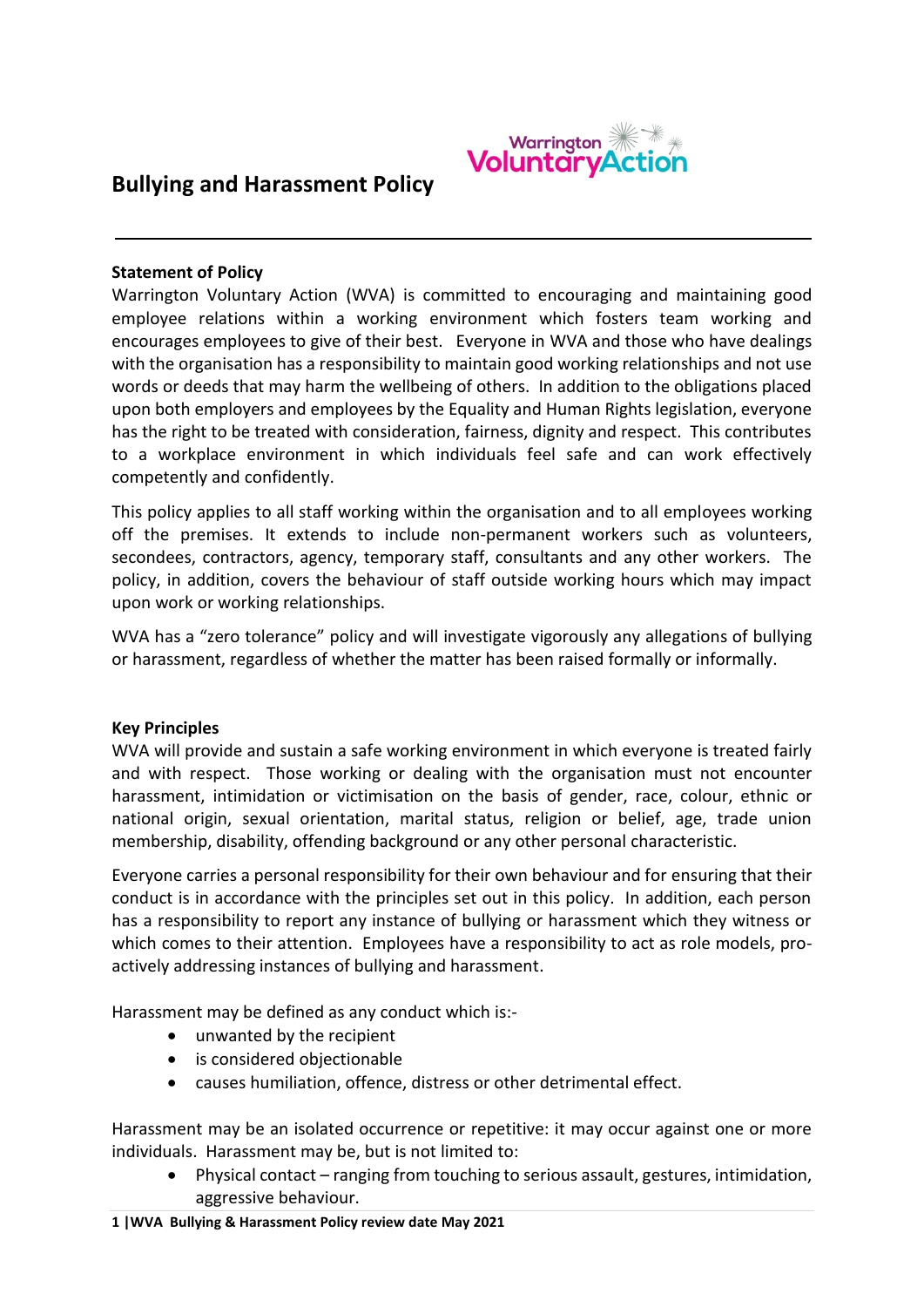- Verbal unwelcome remarks, suggestions and propositions, malicious gossip, jokes and banter, offensive language.
- Non-verbal offensive literature or pictures, graffiti and computer imagery, isolation or non-co-operation and exclusion or isolation from social activities.

Bullying is unlikely to be a single or isolated instance. It is usually, but not exclusively repeated and persistent behaviour which is offensive, abusive, intimidating, malicious or insulting. Bullying includes but is not limited to:

- Conduct which is intimidating, physically abusive or threatening
- Conduct that denigrates, ridicules or humiliates an individual, especially in front of colleagues
- Humiliating an individual in front of colleagues
- Picking on one person when there is a common problem
- Shouting at an individual to get things done
- Consistently undermining someone and their ability to do the job
- Setting unrealistic targets or excessive workloads
- "cyber bullying" i.e. bullying via e-mail. (This should be borne in mind where employees are working remotely and are managed by e-mail. Care and sensitivity should be practised with regard to the choice of context and language).
- Setting an individual up to fail e.g. by giving inadequate instructions or unreasonable deadlines.

## *Harassment and Bullying may be summarised as any behaviour that is unwanted by the person to whom it is directed. It is the impact of the behaviour rather than the intent of the perpetrator that is the determinant as to whether harassment or bullying has occurred.*

Any employee who wishes to make a complaint of harassment or bullying is encouraged to first discuss matters informally with the Chief Executive or Chair of the Board, provided that they feel able to do so. Should the issues not be resolved at this stage, or the employee feels unable to raise the issue informally, then a formal resolution should be sought.

When a complaint of Harassment or Bullying is brought to the attention of the Chief Executive or Chair of the Board at any level, whether informally or formally, prompt action must be taken to investigate the matter. Corrective action must be taken where appropriate and this may require an investigation under the organisations Disciplinary Policy and Procedure.

If it is considered that one of the parties concerned in a harassment or bullying case should be moved from their current workplace, then as a matter of principle WVA will normally remove the alleged perpetrator rather than the complainant. However, the final decision on who should be moved should reflect the particular circumstances of the case. It should be noted and explained to those concerned that the moving of either party is not an implication of guilt or culpability and no detriment to either party will be construed as a consequence. All matters relating to the investigation of complaints of harassment or bullying will be treated

in strict confidence. Any breach of confidentiality in this regard may render those responsible liable to disciplinary actions. However, it will be necessary that any alleged perpetrator is made aware of the allegations against them and the name(s) of those making the allegations together with the name(s) of any witnesses.

No employee will be victimised or suffer detriment for making a complaint of harassment or bullying. The Chief Executive or Chair of the Board shall not threaten either explicitly or implicitly that an employee's complaint will be used as the basis for decisions affecting that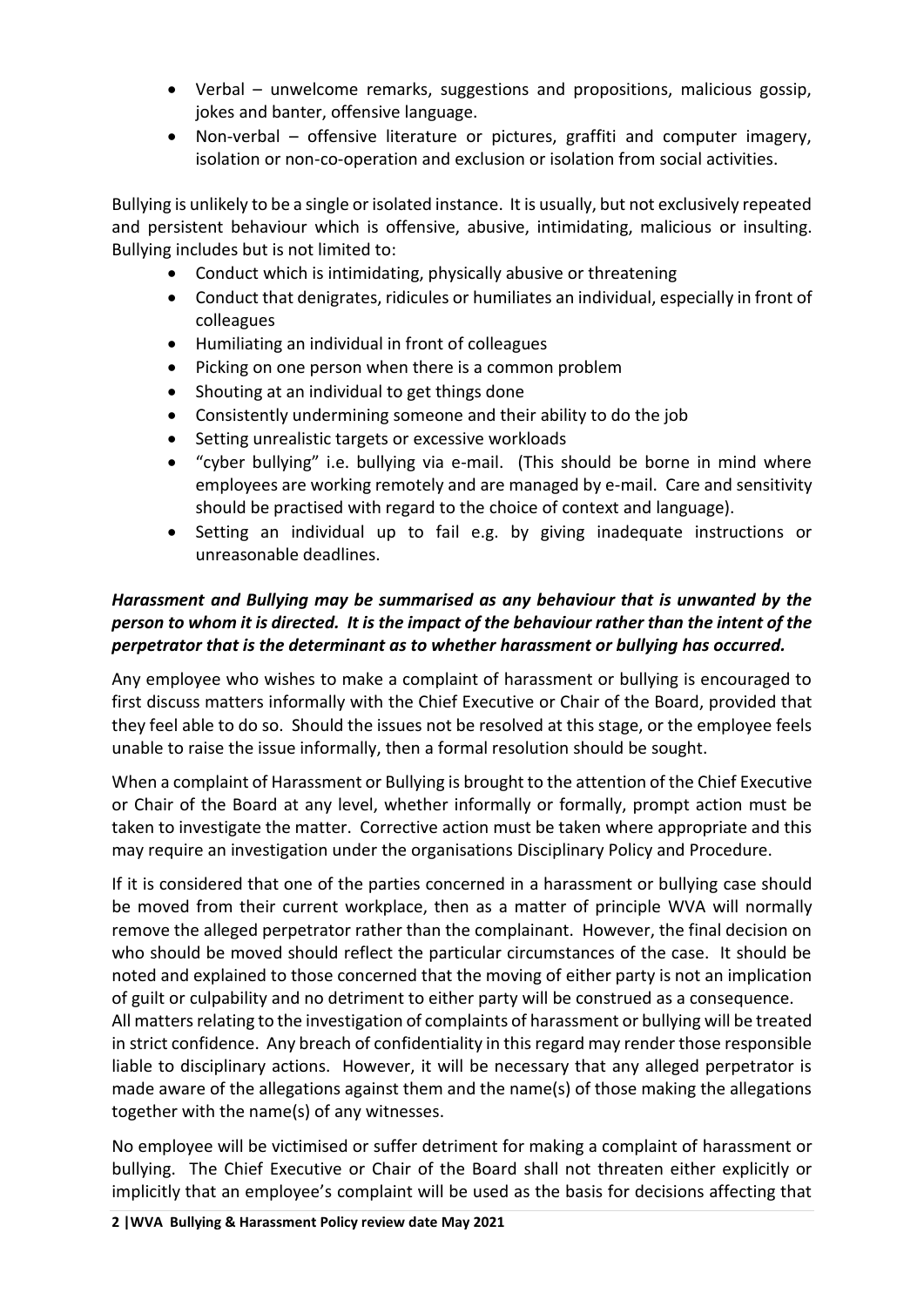employee. Such conduct will be treated as a very serious disciplinary offence. Similarly, the Chief Executive or Chair of the Board is required to act on any complaint of harassment or bullying. Failure to do so will be regarded as misconduct which if proven, will result in disciplinary action.

All complaints of harassment or bullying whether raised formally or informally must be notified by the recipient of the complaint for recording in accordance with the requirements of the Equality and Human Rights legislation. This legislation requires such records to be maintained and the incidence of bullying and harassment to be monitored.

## **Procedure**

## *Informal Resolution*

Very often people are not aware that their behaviour is unwelcome or misunderstood and an informal discussion can lead to greater understanding and agreement that the behaviour will cease.

Complainants are therefore encouraged to try, if they feel able to do so, to resolve the problem informally by making it clear to the alleged harasser that his/her actions are unwanted and should not be repeated. This may be done verbally or in writing in which case the complainant should keep a copy of the documentation and, where possible, the times and dates of incidents should be recorded.

If the complainant feels unable to approach the alleged harasser, a work colleague or Trade Union representative could be asked to speak to the alleged harasser on the complainant's behalf. A note should be made of the action taken and the matter notified to the Chief Executive or Chair of the Board.

An individual who is made aware that their behaviour is unacceptable should:-

- Listen carefully to the complaints and the particular concerns raised;
- Respect the other person's point of view: everyone has a right to work in an environment free from harassment/intimidation;
- Understand and acknowledge that it is the other person's reaction/perception to another's behaviour that is important;
- Agree the aspects of behaviour that will change;
- Review their general conduct/behaviour at work and with workplace colleagues.

### *Formal Resolution*

If the alleged harassment continues, the complainant feels unable or unwilling to deal with the matter informally, or the allegation is so serious as to prevent use of the informal procedure, a complaint should then be raised formally with the employer.

Normally, the employer's representative will be the employee's line manager. However, if the employee feels unable to do this they should submit the complaint in writing to the Board of Trustees.

When dealing with a complaint of harassment under the Formal Resolution Procedure, the relevant manager should:

a. Take full details of the incidents in writing from the complainant and their representative (if appropriate);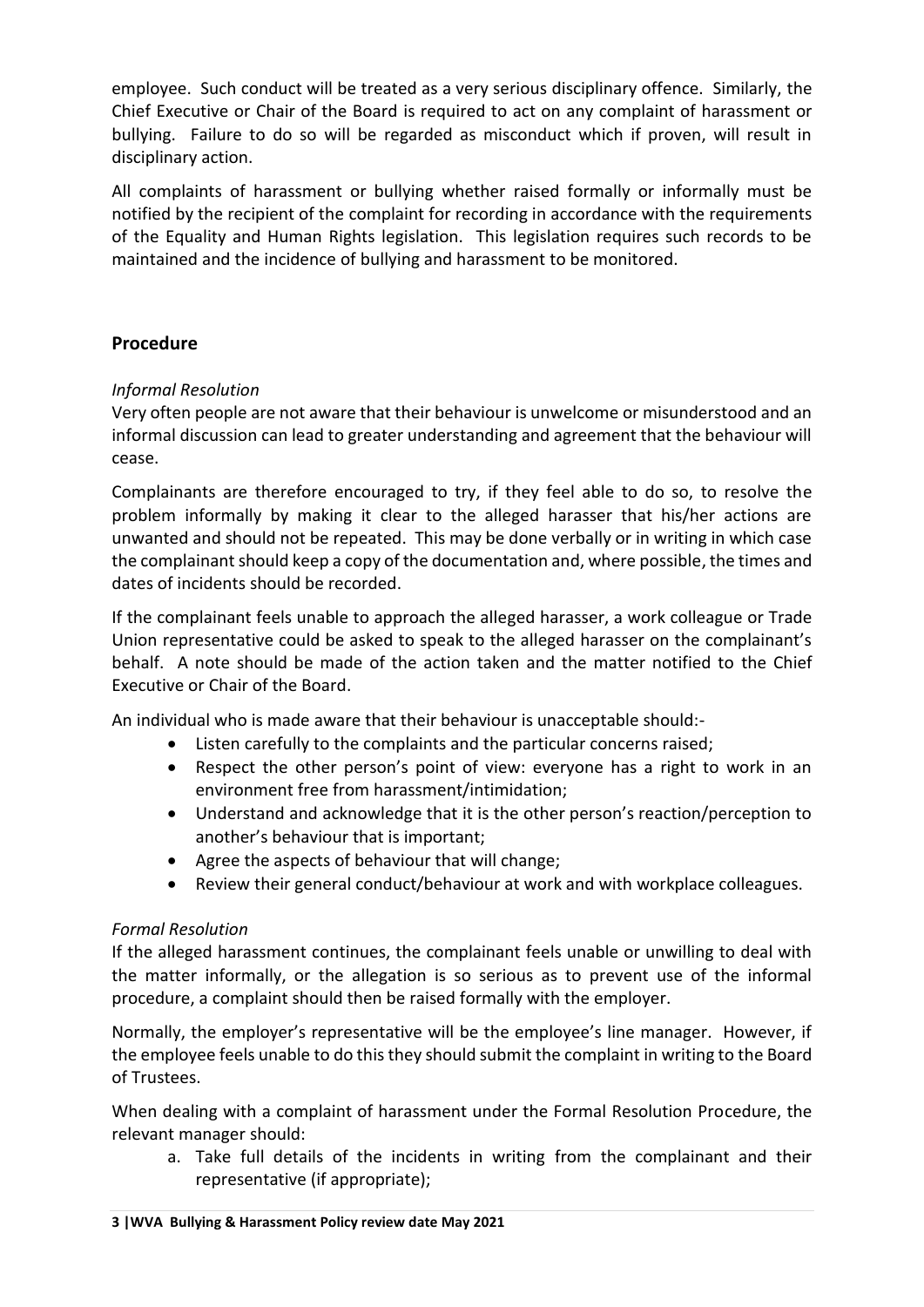- b. Take full details from any witnesses/other complainants who come forward and may have witnessed the alleged behaviour
- c. Inform the alleged harasser of the complaints against him/her, advise the alleged harasser to seek representation and invite him/her to a meeting in order that they can comment on the allegations against them.
- d. Keep all parties informed of expected timescales.
- e. Inform all parties in writing of the outcome and any action that may be required.

If the allegations and the working situation warrant it, the alleged harasser may be suspended during the investigation (in accordance with established disciplinary procedure).

Should there be a case to answer against the alleged harasser, the Chief Executive will communicate this to an impartial Trustee who will conduct a separate disciplinary investigation. The normal disciplinary procedure for misconduct/gross misconduct should then be followed. However, the following points should be taken into account:-

- The complainant will normally be required to attend the disciplinary hearing as a witness, unless there are exceptional circumstances which prevent them from doing so;
- If the complainant is required to attend, they are entitled to be accompanied by either a Trade Union representative or work colleague and have any questions directed through that person.

If the complaint is upheld at the disciplinary stage, there are a number of possible outcomes for the harasser, depending on the evidence presented and the circumstances. These could include, but are not limited to:-

- **•** Dismissal
- $\bullet$  A formal warning
- A recommendation of redeployment of the harasser, either on a temporary or a permanent basis. This will not be on any less favourable terms and conditions of employment.
- Implementation of other sanctions as detailed in the organisation's Disciplinary Policy.
- Making arrangements for both parties to work as separately as possible within the same workplace.

In addition to the above, the harasser may be required to attend any training courses as deemed necessary by the organisation.

With any allegation, the need for a thorough and objective investigation is paramount. Consequently, if through the course of the investigation evidence demonstrates that the allegation has been made frivolously, maliciously, or for personal gain, then the individual making the complaint will be subject to Disciplinary proceedings as outlined in the WVA Disciplinary Policy.

### **Appeals**

Appeals against decisions taken under the Bullying and Harassment at Work Policy and Procedure shall be dealt with as follows:-